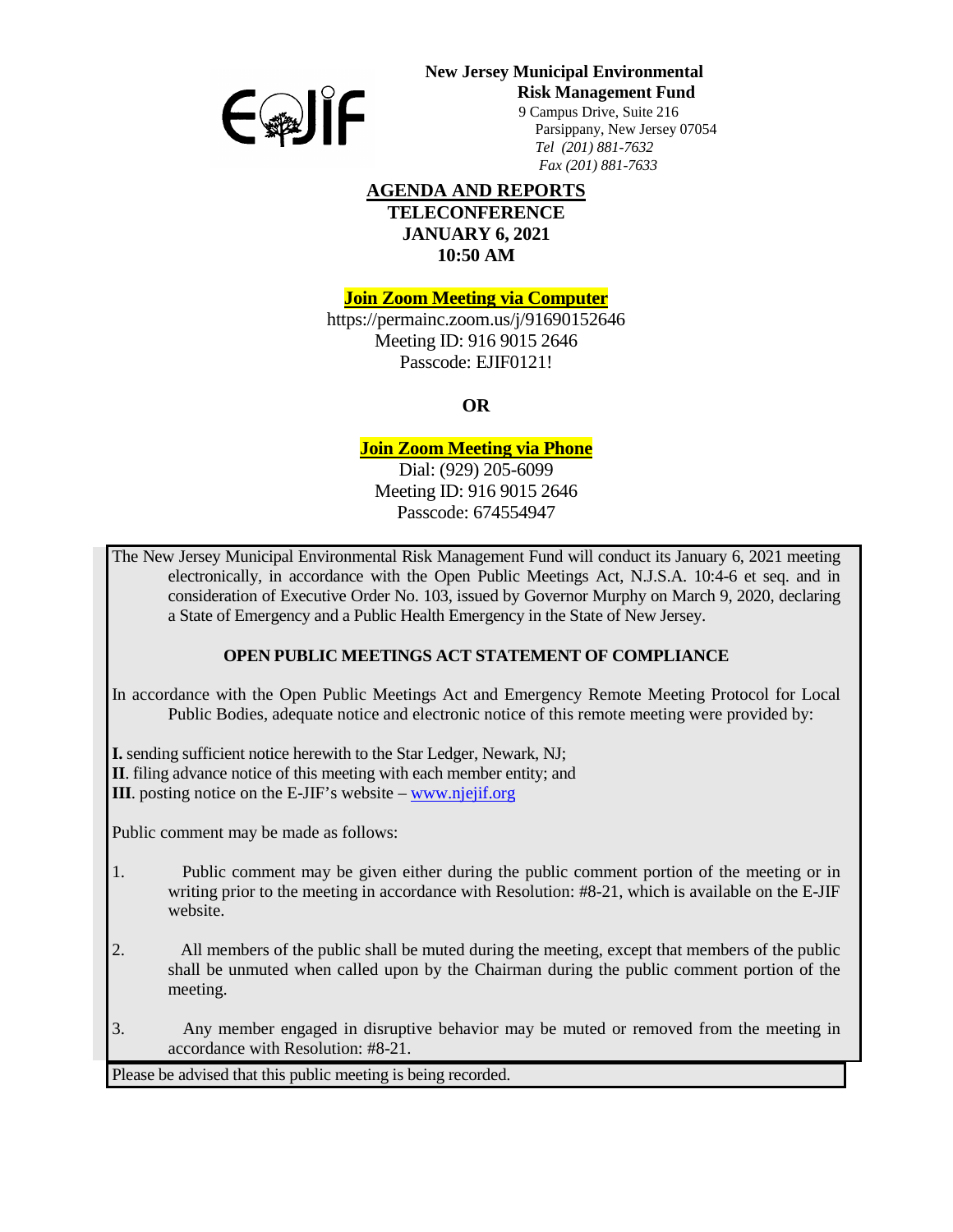## **NEW JERSEY MUNICIPAL ENVIRONMENTAL RISK MANAGEMENT FUND MEETING: JANUARY 6, 2021 ZOOM TELECONFERENCE 10:50 AM**

## **SINE DIE MEETING**

- **MEETING OF FUND COMMISSIONERS CALLED TO ORDER**
- **ROLL CALL OF 2020 EXECUTIVE COMMITTEE**
- **APPROVAL OF MINUTES: Open November 18, 2020**
- **OLD BUSINESS**
- **ADJOURN SINE DIE MEETING**
- **Chairs vacated - Chairman asks Executive Director to run meeting**
- **\_\_\_\_\_\_\_\_\_\_\_\_\_\_\_\_\_\_\_\_\_\_\_\_\_\_\_\_\_\_\_\_\_\_\_\_\_\_\_\_\_\_\_\_\_\_\_\_\_\_\_\_\_\_\_\_\_\_\_\_\_\_\_\_\_\_\_\_\_\_\_\_\_\_\_\_\_\_\_ MEETING OF FUND COMMISSIONERS CALLED TO ORDER**
- **ROLL CALL OF 2021 FUND COMMISSIONERS**
- **REPORT OF NOMINATING COMMITTEE**
- **ELECTION OF CHAIRMAN AND SECRETARY**
- **ATTORNEY SWEARS IN OFFICERS AND EXECUTIVE COMMITTEE**

## **APPOINTMENT - FUND PROFESSIONALS -** Resolution 1-21, 2-21, 3-21, 4-21**-**

.Election of Chairman and Secretary **(1-21)** .Executive Director and Deputy Executive Director – Stephen A. Sacco and Joseph Hrubash; PERMA Risk Management Services **(2-21)** .Third Party Administrator (Claims Supervisor)- Peter King, Esq. .Treasurer - Charles Cuccia .Auditor - Nisivoccia LLP .Underwriter Managers- Danskin Insurance Agency and Conner Strong & Buckelew .Actuary – AON Worldwide Services .Environmental Engineering Services- First Environment .Legislative Agent- Princeton Public Affairs Group .Attorney – Fred Semerau, Esquire **(3-21)** .Qualified Purchasing Agent- The Canning Group .Banking Manager – Investors Bank **(4-21)**

#### **ORGANIZATIONAL RESOLUTIONS** - Resolutions 5-21 thru 12-21